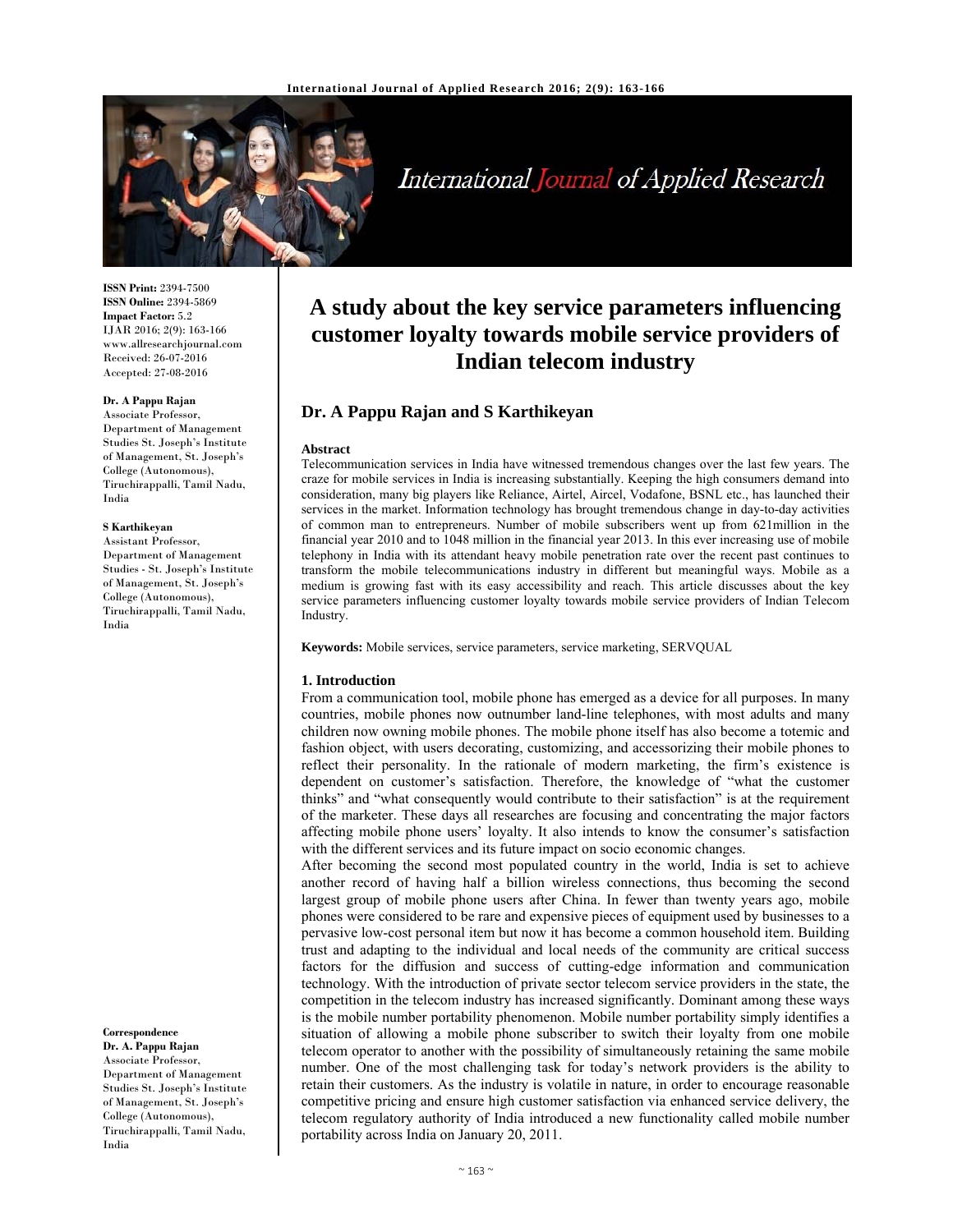Mobile number portability is the process by which, customer can shift to another operator of their choice, but keeps their old number. Customers don't have to go through the trouble of informing all their friends and family that their number has changed - it stays the same. Mobile number portability is implemented in various ways across the globe. The international and European standard is Recipient Led System where a customer wishing to port their number contact the new provider or recipient and they will arrange necessary process with the old provider or donor. This porting process was not accepted in the United Kingdom where they follow donors – Led system. In the donor – Led System a customer wishing to port their number is required to contact the donor to obtain a Porting Authorization Code which they then has to give to the Recipient. Once having received the Porting Authorization Code the Recipient continues the port process by contacting the donor. Therefore in mobility each country is a following different system for improving performance of mobile services to ensure better customer loyalty.

## **2. Research Methodology**

## **2.1 Main Objective**

To study about the key service factors which influence the customer loyalty towards mobile service providers of Indian Telecom industry.

## **2.2 Specific Objectives**

- $\triangleright$  To study the customers satisfaction towards the mobile service providers.
- To evaluate the performance of the different service providers.
- To identify value added services provided by the service providers.
- $\triangleright$  To identify the consumer preferences of mobile services.

#### **2.3 Data Collection**

The data is collected in the form of primary data with the help of questionnaire and the sample size is 200 respondents.

#### **2.4 Sampling Technique**

Non-Probability convenience sampling technique has been used in this study to collect the primary data from the respondents. The sample size is 200.

## **2.5 Tools Used**

- MS-Excel 2010
- $\triangleright$  SPSS v21.0

## **2.6 Tests Used**

The following testsare used in this study

- Chi-Square Analysis
- Friedman Test
- Correspondence Analysis
- Correlation Analysis

## **3. Review of Literature**

Rajesh K. Yadav and Nishant Dabhade (2013), studied the mobile number portability with special considerations given on porting, porting time, porting costs/fee, Customer demographics, customer awareness, Easy entry of new operator, launch of services by new operators,

attractive/aggressive tariff plans, innovative services, quality of service, Voice quality, low call drops and state-of-the-art customer service setup etc.

Kumar Ratnesh and Dr. Amit Kansal (2013) [10], discussed the fact that most of the producers in the Indian mobile phone market were trying to attract the consumers with their schemes and offers and focus their efforts on the low-cost feature phone market offering a huge scope for growth.

India added 1.49 million GSM subscribers in July 2013, taking the total GSM user base in India to 672.63 million. Moreover, in June 2013 the GSM telecom operators added 2.33 million new subscribers, to take the user base to 271.6 million at the end of the month, according to the data released by Cellular Operators Association of India.

Partiksinh and Sureshsinh Vaghela (2012)<sup>[12]</sup>, pointed out that the total number of subscribers opting for mobile number portability has risen to 59.31 million, with Karnataka receiving the maximum number of 7.2 million re quests which was followed by Andhra Pradesh and Rajasthan where 5.7 million and 5.6 million subscribers opted for the service till the end of July, according to official data. Mobile number porting allows users to switch operators while retaining their mobile numbers. By the end of July 2012, about 59.31 million subscribers have submitted their requests to different service providers for porting their mobile number, the Telecom Regulatory Authority of India. They examined the consumer awareness and preference about mobile number portability and found out factors that motivate use of mobile number portability and suggested that respondents are not only aware about the mobile number porting but also know the procedure of using Mobile number portability and network coverage, customer care, quality of service are the main factors to switch over another service provider.

Shah and Chintan  $(2012)$ <sup>[16]</sup>, projected that the huge competitions, advancement in technology and reduced tariff have propelled the growth of mobile services in India. Since the Indian Mobile Service Provider market is overcrowded, customers have many choices of mobile service providers. Nowadays; customers have become smarter and consider various factors before choosing a Mobile service provider.

G.N. Sathishkumar (2011) [17], focused on the need to study the impact of various factors influencing mobile users in selecting the service provider such as Customer Service, Service Accessibility, Service Affordability and Promotional offers due to the huge growth in mobile subscribers, heavy competition between service providers and Mobile Number portability facility given to the mobile users.

Atiya Faiz Khan (2010)<sup>[1]</sup>, suggested that the increasing numbers of countries require mobile telephone networks to offer mobile number portability. Mobile number portability allows customers who wish to switch mobile operator to keep their mobile numbers, avoiding the costs of switching to new numbers. The implementation of number portability initiatives in many key markets created new opportunities and improved the consumer's experience, but terminating calls into number-portability countries became more difficult, confusing and expensive as a result. The absence of number portability may therefore give the incumbent operators a significant competitive advantage over new entrants into the market.

Debnath and Shankar (2008) [6], discussed that the prime focus of the service providers is to develop a loyal customer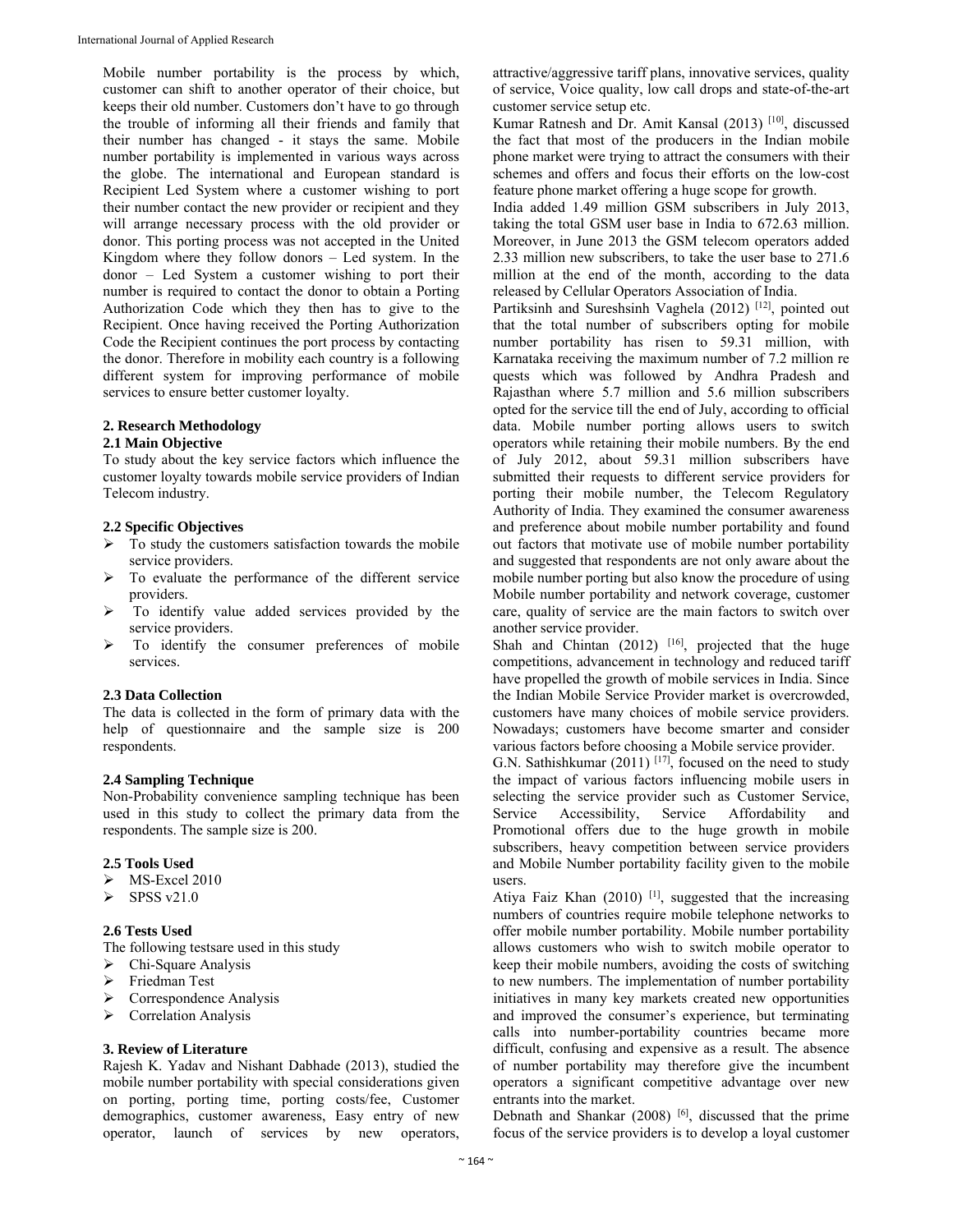base by benchmarking their performances and retaining existing customers in order to benefit from their loyalty.

#### **4. Data Analysis and Interpretation**

**Table 1:** Occupation and Service Relationship Cross Tabulation

|            |                         | <b>Service Relationship</b> |           | <b>Total</b> |
|------------|-------------------------|-----------------------------|-----------|--------------|
|            |                         | <b>Prepaid</b>              | Post paid |              |
|            | Self-employed           | 10                          | 14        | 24           |
|            | Employed<br>(Full time) | 54                          | 34        | 88           |
| Occupation | Employed<br>(Part time) | 12                          | 11        | 23           |
|            | Unemployed              | 26                          |           | 26           |
|            | Student                 | 31                          |           | 39           |
| Total      |                         | 133                         | 67        | 200          |

Table 1.0 shows the association between the respondent's occupation and the service relationship that they are maintaining with their Service providers in which most of the respondents are using prepaid rather than post-paid relationship with their own Service providers. It shows that out of 24 self-employed respondents, 10 respondents are using prepaid connections and remaining 14 respondents are using post-paid connections. Out of 88 full-time employed respondents, 54 respondents are using prepaid connections and 34 respondents are using post-paid connections. Out of 23 part-time employed respondents 12 respondents are using prepaid connections and 11 respondents are using post-paid connections. All the 26 unemployed respondents are using only the prepaid connections and finally out of 39 student respondents, 31 respondents are using prepaid connections and remaining 8 respondents are using post-paid connections. As a whole out of 200 samples which has been used for the study 133 respondents are using prepaid connection and the remaining 67 respondents are using postpaid connections. Also the table reveals that the prepaid relationship is more dominating in the unemployed and student user segment where they are maintaining mostly the prepaid relationship. The service providers can find an opportunity to expand their post-paid customer base through the self-employed and full time employed users where the post-paid users are comparatively high than other segment of users.

|  |  |  |  | Table 2: Friedman Test-Ranks of Key Service Parameters |
|--|--|--|--|--------------------------------------------------------|
|  |  |  |  |                                                        |

| <b>Service Parameters</b> | <b>Mean Rank</b> |
|---------------------------|------------------|
| Service accessibility     | 3.68             |
| Service affordability     | 3.76             |
| Promotional offers        | 2.62             |
| Value Added Services      | 2.03             |
| Customer service          | 2.92             |

| <b>Table 3: Test Statistics</b> |
|---------------------------------|
|---------------------------------|

| <b>Test Statistics</b> |         |  |  |  |
|------------------------|---------|--|--|--|
|                        | 200     |  |  |  |
| Chi-Square             | 205.605 |  |  |  |
| ηf                     |         |  |  |  |
| Asymp. Sig.            | 000     |  |  |  |

It is clear that there is a significant difference in consumer preference depending on the key service parameter provided by the mobile service providers. It is inferred that the service affordability is the most preferable service parameter

preferred by the mobile service users and it reveals in terms of mean rank 3.76 from the table 2. It is followed by service accessibility and the mean rank of service accessibility is 3.68. Customer service is the third most preferable service parameter which is preferred by the mobile service users and the mean rank of the customer service is 2.92. Fourth most preferable service parameter is the promotional offers given by mobile network service provider to the service user and the mean rank of promotional offers is 2.62. Value added services are the least preferred parameter.

#### **5. Findings**

- $\triangleright$  More number of users are using the prepaid services rather than post-paid.
- As per the current scenario of telecom industry is concerned, Airtel is the dominating player which is followed by having large customer base in every group of users.
- Self-employed users and users of age group above 40 years are more loyal to their mobile network service providers.
- Student's communities are having the habit of availing service from more than one service providers.
- Full time employees are making the local calls to the most and self-employed users are making more STD calls and roaming services when compared to the other occupation group.
- Most of the Vodafone and Airtel users are using only one service alone.
- $\triangleright$  Customer preference of the users towards the mobile service provider is always influenced by the service affordability, service accessibility, promotional offers, value added service and customer care services.
- $\triangleright$  The most preferred key service parameter of the user is service affordability followed by service accessibility.
- Most of the Idea, Aircel and Tata Docomo users are satisfied with their tariffs.
- Most of the Reliance and BSNL users are not satisfied with their network coverage. Whereas the Vodafone and Airtel users are highly satisfied with their network coverage.
- Most of the Aircel users are satisfied with their data transfer speed.
- Most of the Airtel and Vodafone users are aware of the M-commerce product provided by their service providers.
- Most of the Airtel users are frequently using their Mcommerce product.
- Most of the Tata Docomo and Airtel users are satisfied with the value added services provided by their service provider.
- Most of the Vodafone and Airtel users are satisfied with the customer service provided by their service providers both before and after availing the service.
- Most of the users of Vodafone and Airtel are satisfied with the reliability of the information provided by the service provider.
- Most of the users of Vodafone are satisfied with the responding time taken to resolve a query or complaints by their customer care executives.

#### **6. Suggestions**

 Customer loyalty should be increased by increasing the performance on the basis of service affordability,